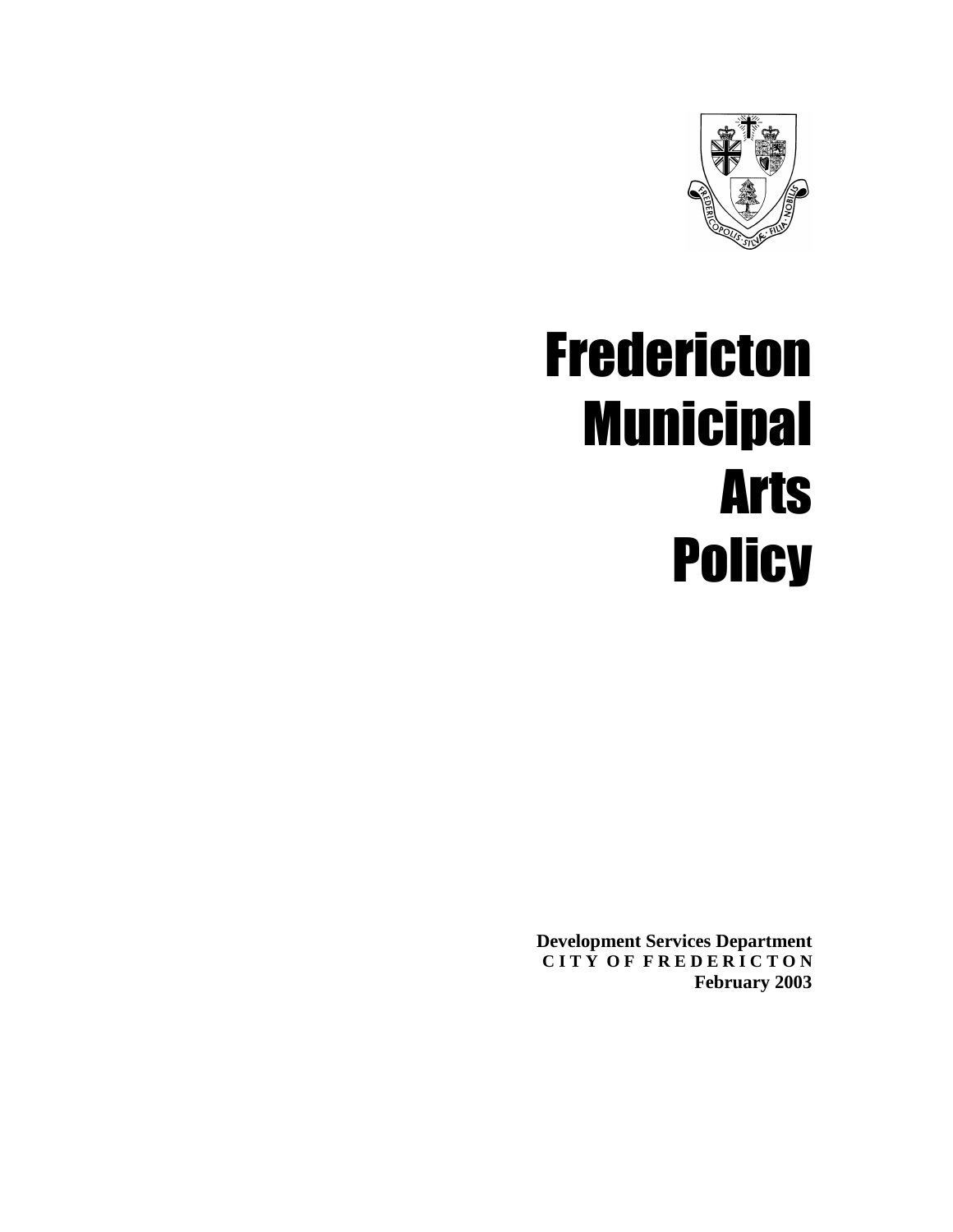# Fredericton Municipal Arts Policy

# **Contents**

I BACKGROUND

| (1)   | Rationale for a policy.        |           |  |  |
|-------|--------------------------------|-----------|--|--|
| (i)   | Fredericton's experience       | $\bullet$ |  |  |
| (111) | The policy development process |           |  |  |
| (iv)  | The policy structure           | ٠         |  |  |

## **II FREDERICTON MUNICIPAL ARTS POLICY**

| 1.0        | <b>Preamble</b>    |                                                |  |  |  |    |
|------------|--------------------|------------------------------------------------|--|--|--|----|
| <b>2.0</b> |                    | Purpose of the policy.                         |  |  |  |    |
| <b>3.0</b> | <b>Definitions</b> |                                                |  |  |  |    |
| 4.0        |                    | Values associated with the arts in Fredericton |  |  |  |    |
| 5.0        |                    | Vision for the arts in Fredericton             |  |  |  |    |
| 6.0        |                    | <b>Guiding principles</b>                      |  |  |  |    |
| 7.0        |                    | <b>Goals and strategies</b>                    |  |  |  | 10 |
|            | 7.1                | <b>Community development</b>                   |  |  |  | 10 |
|            | 7.2                | <b>Investment</b>                              |  |  |  |    |
|            | 7.3                | Access and awareness.                          |  |  |  | 12 |
|            | 7.4                | <b>Facilitation</b>                            |  |  |  | 13 |
|            | 7.5                | Governance                                     |  |  |  |    |
|            |                    |                                                |  |  |  |    |

## III APPENDICES

| (i)  | Arts Policy Working Group members |  |  |
|------|-----------------------------------|--|--|
| (ii) | Public consultation findings.     |  |  |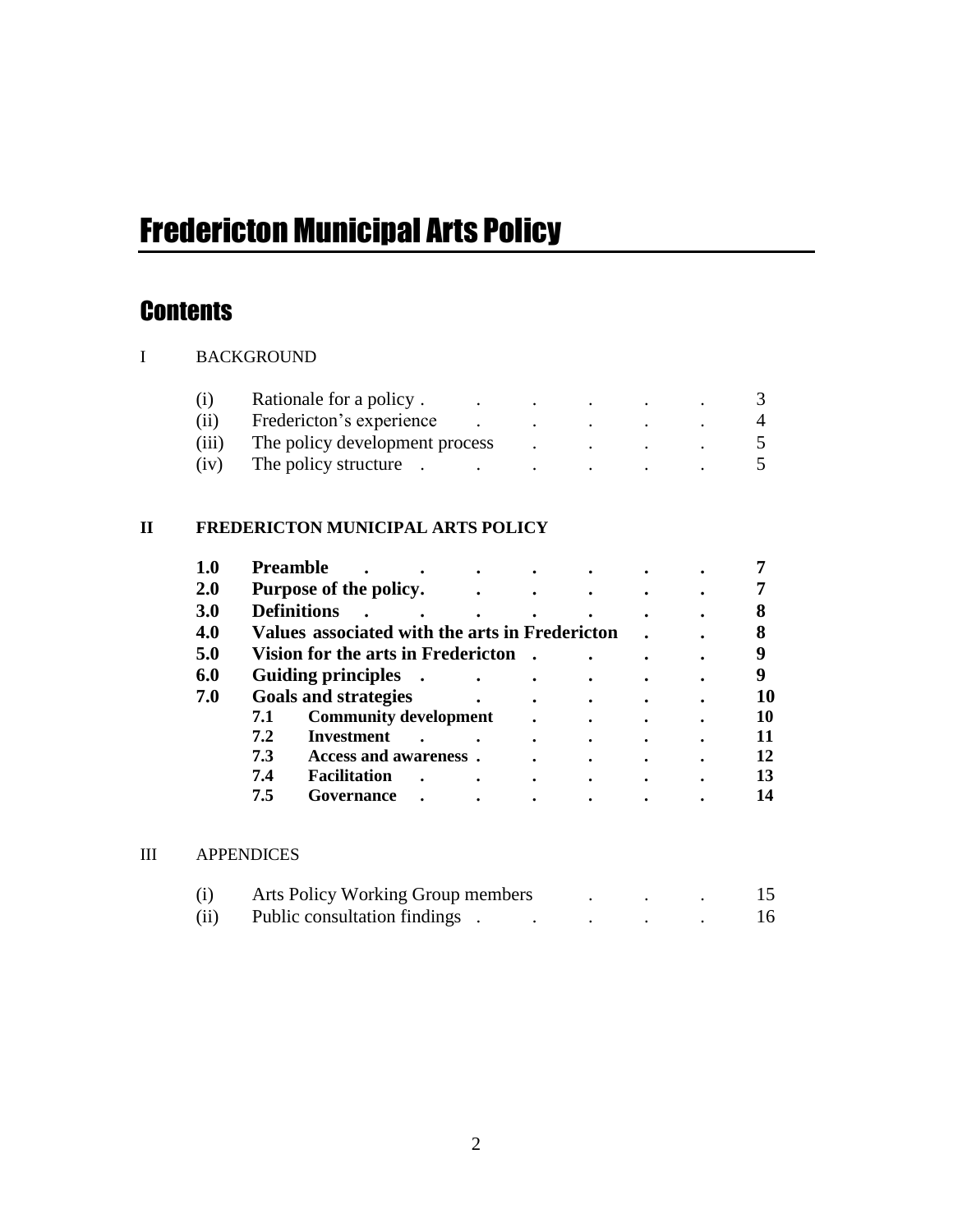# **I** Background

# **(i) Rationale for a policy**

Municipalities in North America have long recognized that the arts and culture are "good" for a community in economic and social terms. But it is only within the last twenty years that municipalities have made a more concerted effort to play an active role in celebrating, promoting, and supporting the arts through strategic planning and a concomitant package of programs and services. Contributing factors include:

- (a) *A shift away from traditional urban economies:* Late twentieth-century de-industrialization, together with corporate and/or government restructuring, have forced communities to diversify in order to remain self-sustaining. Municipalities are now exploring strategic opportunities in the arts, culture and heritage to help create such diversity, and consequently to gain from direct and induced economic benefits. Downtowns, where the built environment is conducive to arts activity and where significant impacts on the quality of life can be made, are often key "target areas" for such opportunities.
- (b) *Recognition of urban communities as "ecosystems":* Economic, social, cultural and political systems are interdependent and all are considered essential for urban growth. The arts are one of the building blocks of a healthy and sustainable community in which citizens are not only consumers, but are challenged and inspired by the arts – enhancing creativity in research and development, education, and commerce. Moreover, people looking for a high quality of life for themselves and for their employees seek communities with a lively arts profile. A healthy and sustainable community is therefore one in which the arts play an integral role in the quality of urban life.
- (c) *Changing patterns of social cohesion:* In an era of globalization and mass media, populations tend to be less connected or "rooted" to their communities. The arts, together with traditional means (neighbourhoods, church or social groups, and workplaces) can play a role in social cohesion – the building of shared values and a sense of belonging, inclusion, and participation ("community pride") among citizens of all ages, backgrounds and incomes.
- (d) *Changing roles and relationships:* Given that the arts are most accessible in urban communities, where there is the corresponding infrastructure and human capital, municipalities are being called upon to assume larger "partnership" roles in arts development. They are being challenged to invest an equitable share of financial and in-kind resources, and to create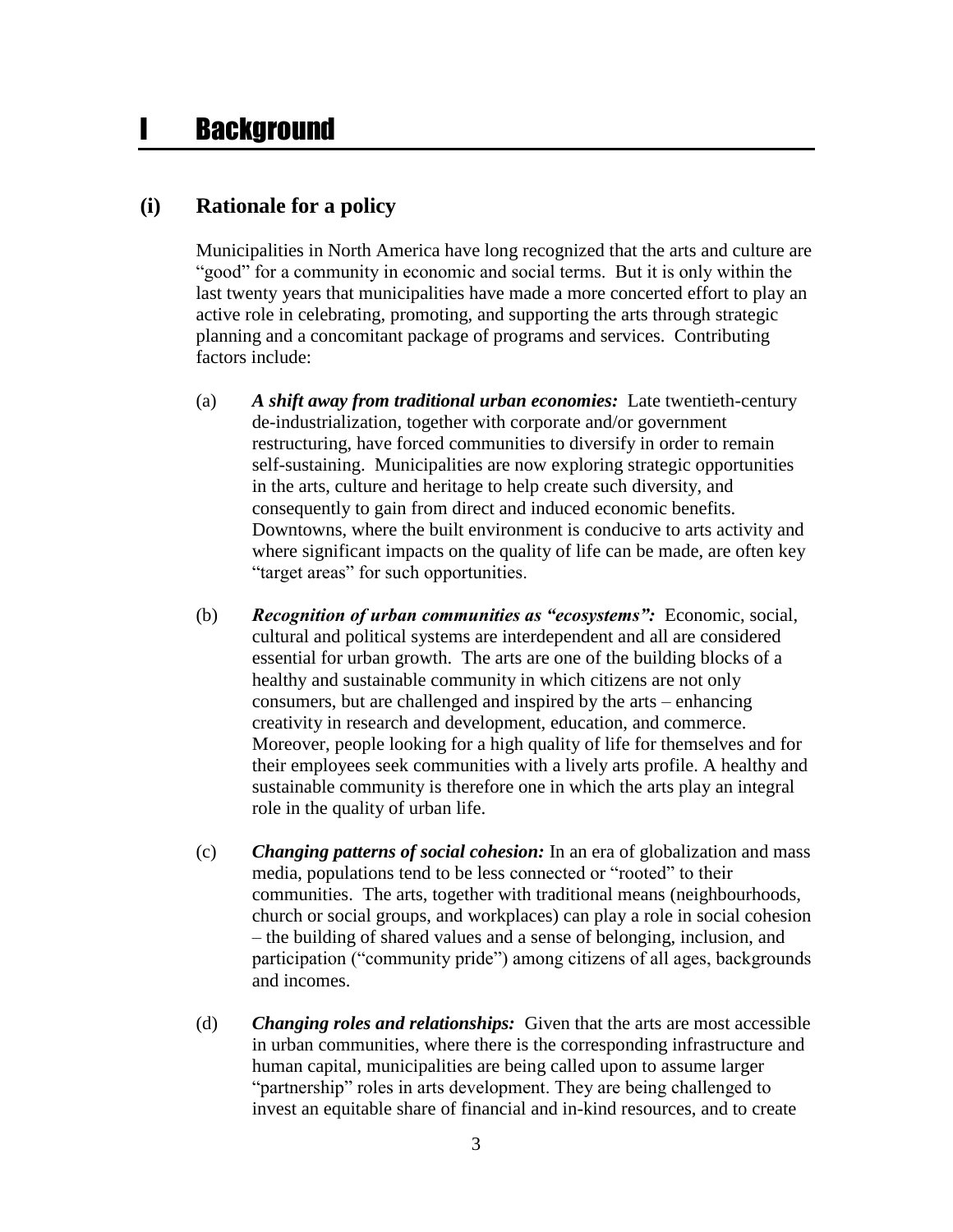programs and services that complement those at other levels of government.

Today, municipalities are regarded as key players in arts development, with the ability to tailor programs and services to suit their unique circumstances, to rationalize the use of space for arts and cultural purposes, and to engage the various communities of interest – arts, recreation, business, and education among them - in their community planning efforts. The development of an *arts policy* is a primary mechanism to give legitimacy to the actions of a municipality with respect to the arts, and to formalize its relationship with these communities of interest. Further, it enables municipal leaders to make informed decisions about how to invest in the arts, the programs and services it should offer, what organizational and procedural mechanisms it should develop to serve the community, and what goals and strategies it should employ as it looks to the future.

## **(ii) Fredericton's experience**

There has always been widespread recognition of Fredericton's impressive legacy in the arts. Its nineteenth-century renown as the "Poet's Corner" represents only a beginning for a city that has become an important arts landmark in the Maritimes and in Canada. As home to writers, visual and performing artists, and craftspeople of distinction, and as host to various institutions, Fredericton's arts scene has become more and more synonymous with the identity of the community. But in recent years, artists, professionals, and the general public have commented that Fredericton's programming and policy development related to the arts was falling below a standard that has been achieved by other municipalities. Other cities, they say, have made significant strides to utilize the arts to support growth and development, and much could be done by Fredericton as a partner in supporting and promoting the arts for economic and social benefit.

In 1999, the Fredericton City Council created a new division within its Development Services Department. The Heritage and Cultural Affairs Division was mandated to work in three broad areas: arts and culture, built heritage, and design review. The arts and culture portfolio includes policy formulation, program development, assistance with promotions and services, and assistance with product development.

The formulation of an arts policy was the essential "first step" in this portfolio. It was understood that such a policy should:

(a) Express a common language of understanding between the municipality and the community, so that concepts of "culture" and "the arts" are readily understood, and the values embraced;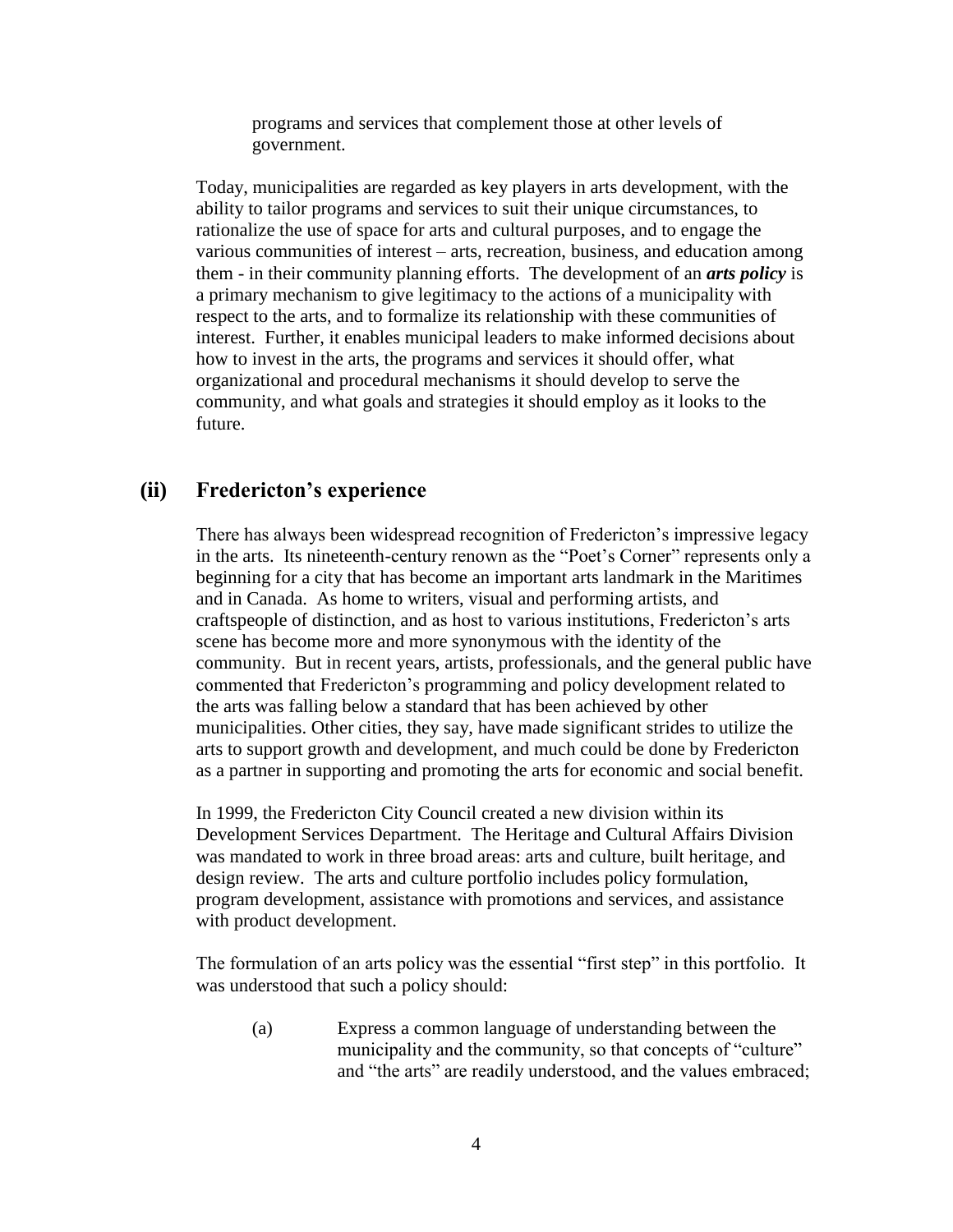- (b) Have a shared vision that is grounded in the social, cultural and economic aspirations of the community;
- (c) Be adaptable and flexible so as to respond to changing community needs;
- (d) Be an enabling tool as opposed to a regulatory tool, one that would support strategic partnerships.

Given limited staff resources, the policy development focus was the creative arts. The policy would not be a "cultural policy" because it would not address matters of cultural heritage, including built heritage and material culture, and therefore would not address infrastructure such as museums and libraries. It was recognized that other elements of cultural policy would also be developed as part of the Municipal Plan.

# **(iii) The policy development process**

In the summer of 2000, Council appointed a Policy Working Group (see Appendix i for group composition). Comprised of representatives of the various arts sectors (visual, performing, literary and media arts, City staff and a municipal Councillor), this group discussed issues and opportunities in the arts, carried out a survey of stakeholder groups, held an internal workshop to determine values, a vision and principles for the arts, and prepared a discussion paper for public review. The Working Group then conducted a series of public consultations in February 2002 (see Appendix ii for findings). Participants in the consultations included artists, volunteer representatives or arts organizations, educators, professionals in the built environments, and business people. In essence, the process of policy development became as important as the policy itself because of the opportunity it presented in the exchange of ideas.

Staff assembled the comments, drafted a policy, and submitted it to the Working Group for review and further discussion.

# **(iv) The policy structure**

The policy is structured as follows:

- (a) A **Preamble** that recognizes Fredericton's legacy in the arts and establishes the City interest;
- (b) A **Purpose**, being a statement of the Policy's intent;
- (c) **Definitions** of "culture" and "the arts";
- (d) **Value** statements associated with the arts;
- (e) A **Vision** statement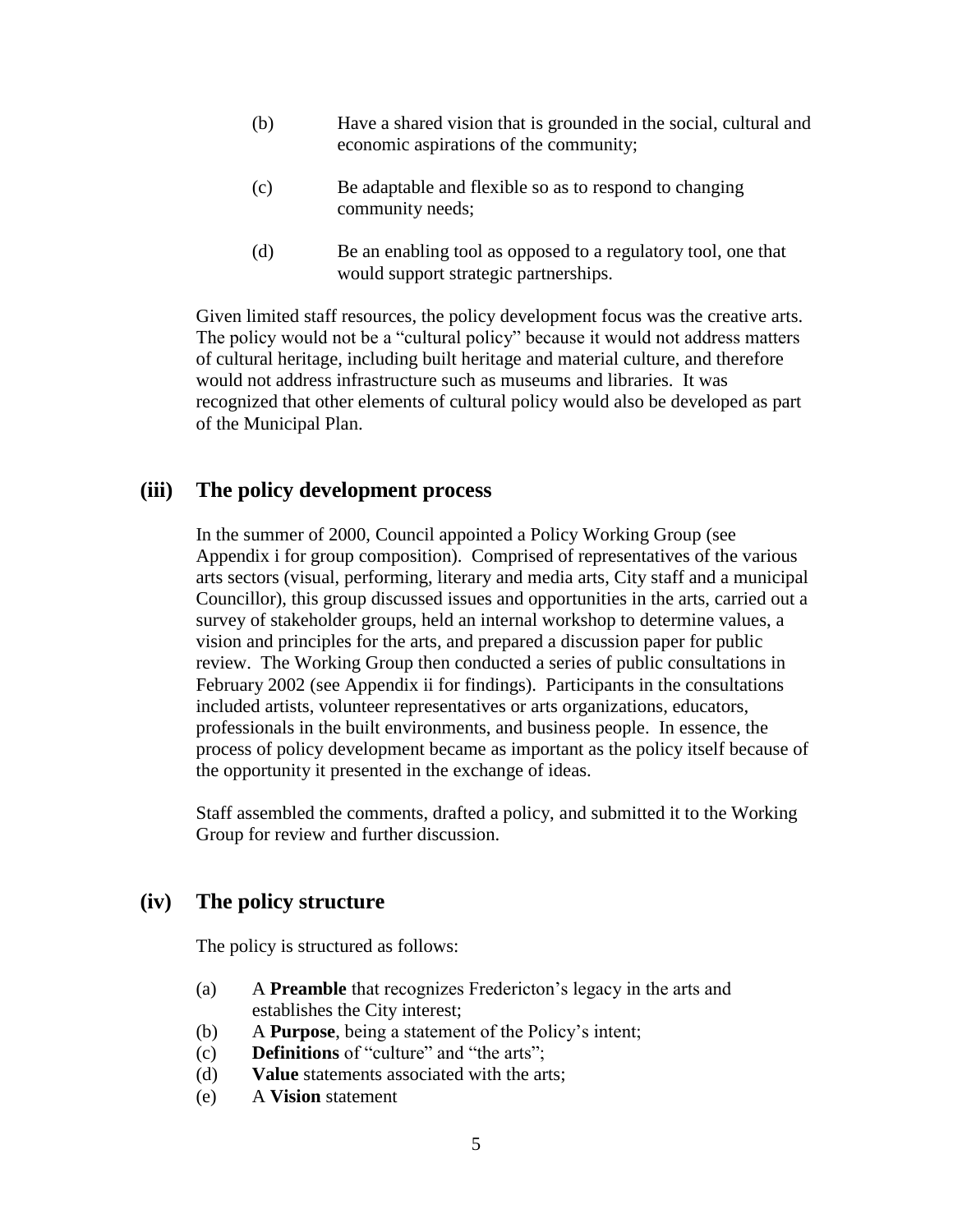- (f) A set of **Principles** that respect the integrity of the arts
- (g) A set of relevant **Goals and Strategies** that provide a "roadmap" to the future.

When adopted by Council, the policy is intended to form part of the *Capital City Municipal Plan*. Some elements of the policy will exist as operating policy with corresponding procedures administered by relevant divisions in the municipal structure.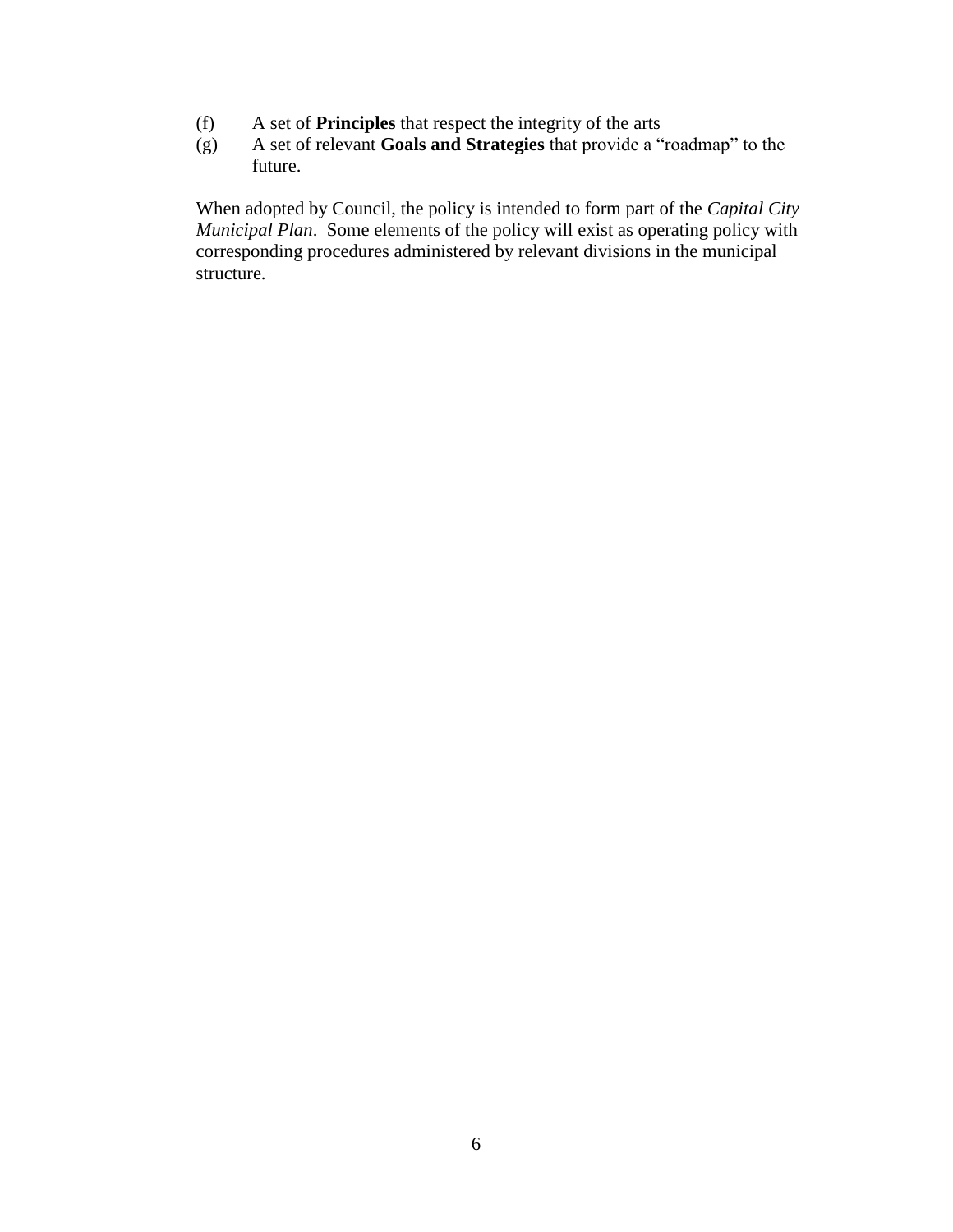# 1.0 Preamble

This policy formalizes the municipal interest in the arts in the community. The City of Fredericton recognizes the importance of the arts – and culture generally – in the life of the community. It recognizes that a rich artistic tradition builds social cohesion through the flow of energy and ideas, affirms the community's sense of pride and identity, and contributes to economic prosperity through direct and induced benefits. As a Provincial Capital, as host to major educational institutions, and as a centre for commerce, research and technology, the City of Fredericton understands the arts as one of the building blocks of a healthy and sustainable community.

# 2.0 Purpose of the policy

This policy governs the actions of the municipality with respect to the arts. The actions of the municipality, including those policies and procedures subsequently developed, subscribe to the values, vision and guiding principles included in this policy. The purpose of this policy is to:

- 2.1 Formally establish the place of the arts in the life of the community, and as such, to acknowledge the arts as one of the means by which the City commits to enhancing the quality of life for citizens and visitors;
- 2.2 define the role of the City in community development utilizing the arts;
- 2.3 assist the City in its decision-making with respect to investment, in-kind assistance, programming, promotion, and communications; and
- 2.4 assist in rationalizing the services offered by the City through its operational structure.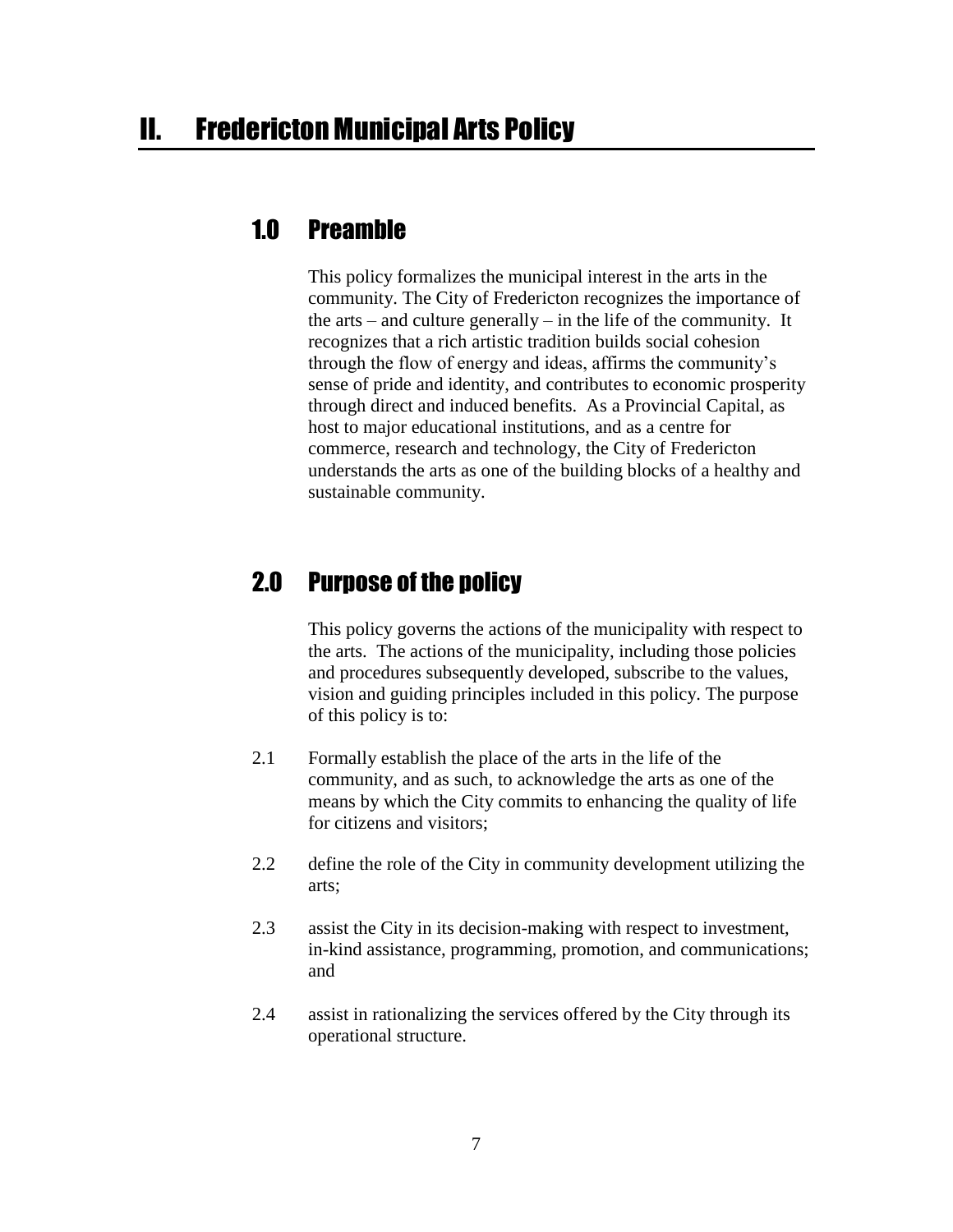# 3.0 Definitions

# 3.1 **CULTURE**

We observe the arts in the context of "culture," which we define as **the values, customs and traditions that characterize a community**. By this definition, culture is inclusive, and refers to culture belonging to First Nations peoples, peoples of historical and contemporary settlement, popular culture, and the places, events, products and creations that contribute to such values, customs and traditions.

# 3.1 **THE ARTS**

"The arts" refers to the creative arts in all its forms of expression, including those past, present and future forms of expression. Present forms of expression include:

- ➢ *visual arts (painting, sculpture, printmaking, fine craft, photography, mixed media)*
- ➢ *literary arts (fiction, creative non-fiction, poetry, playwriting)*
- ➢ *performing arts (theatre, music, dance, opera)*
- ➢ *media arts (film, video, sound recording, cyber arts)*
- ➢ *arts industries (production-line fine craft, publishing, graphic and surface design)*
- ➢ *civic arts (architecture, landscape architecture, urban design, art in public places)*
- ➢ *culturally specific arts (arts influenced by the values, customs and traditions of First Nations peoples; arts influenced by the values, customs and traditions of peoples of historical or contemporary settlement)*
- ➢ *community arts (recreational arts; variety or novelty arts)*

Taken together, we define the arts as **the creative processes in which culture is reflected, perceived, interpreted and presented**.

# 4.0 Values associated with the arts in Fredericton

4.1 The City of Fredericton values the importance of the arts as an agent in articulating our sense of community and identity through ongoing artistic activity, and through events, performances, exhibitions and festivals held throughout the year.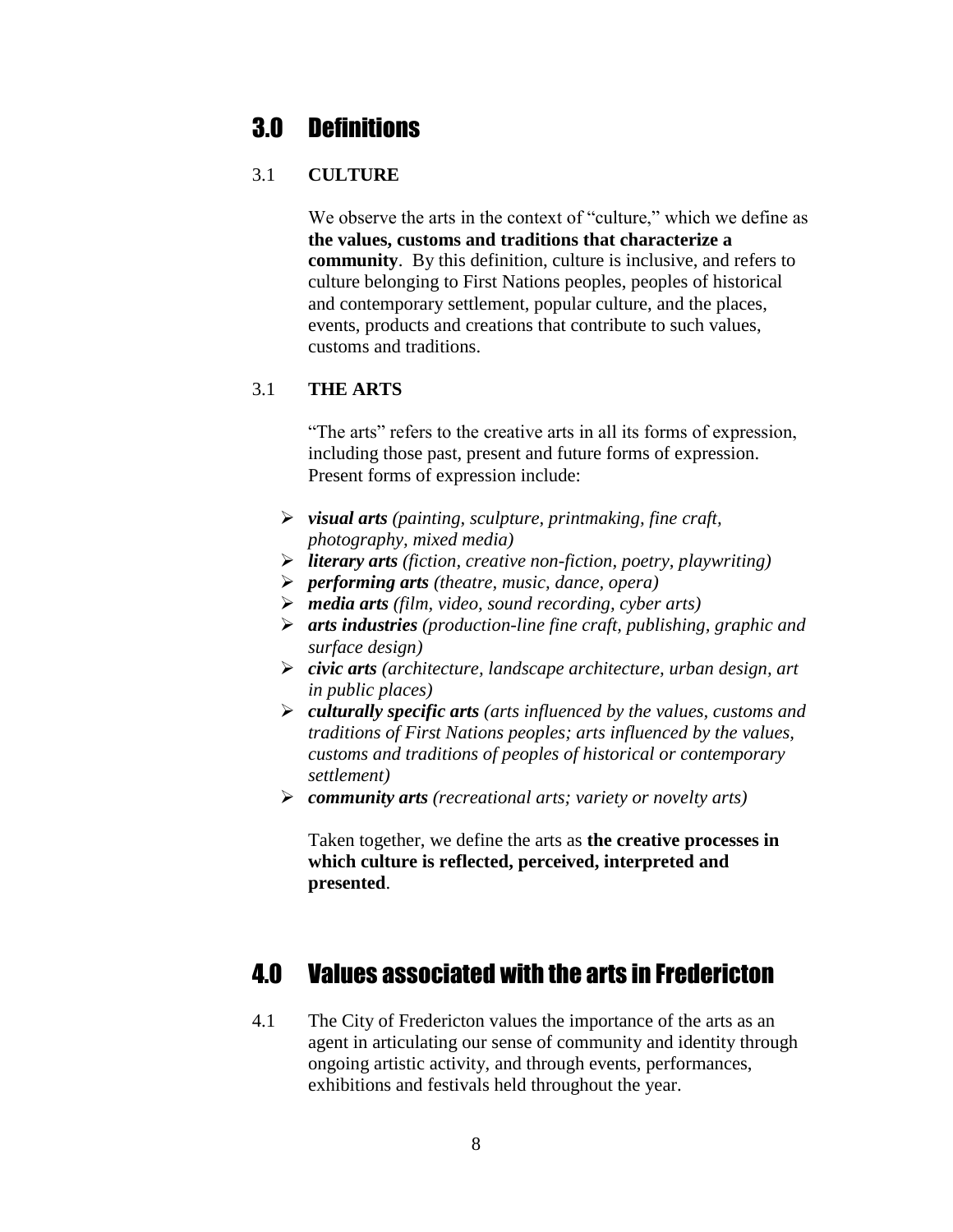- 4.2 The City of Fredericton values the power of the arts in channelling the creative process in all of us, in connecting people, in challenging people, and in communicating ideas.
- 4.3 The City of Fredericton values the role of all arts constituencies professional, non-professional and emerging – in the personal development of people of all ages throughout the city, whether they are active or passive participants.
- 4.4 The City of Fredericton values the contribution of the three founding cultures – First Nations peoples, Acadians and other francophones, and British – to the arts in the community, values all other cultures adding to the city's cultural mosaic, and recognizes the diversity of artistic processes.
- 4.5 The City of Fredericton values the direct and induced benefits in the areas of economic development, tourism, education, and downtown/neighbourhood revitalization that are incurred through arts development, and values the arts as a way of enhancing Fredericton's quality of life and attracting new business.

# 5.0 Vision for the arts in Fredericton

*As New Brunswick's Capital City, Fredericton is an artistic and cultural centre where creativity, excellence, diversity and freedom of expression flourish in an accessible and sustained environment.*

# 6.0 Guiding Principles

| 6.1 | <b>Freedom of</b><br>expression | Artists should be protected from undue<br>constraints on the creative process.                              |
|-----|---------------------------------|-------------------------------------------------------------------------------------------------------------|
| 6.2 | <b>Excellence</b>               | In all aspects of the arts, excellence should be<br>recognized appreciated, encouraged and<br>communicated. |
| 6.3 | <b>Enrichment</b>               | An environment should be created in which activity<br>in the arts can flourish.                             |
| 6.4 | <b>Innovation</b>               | Innovative and entrepreneurial artistic endeavours<br>should be supported.                                  |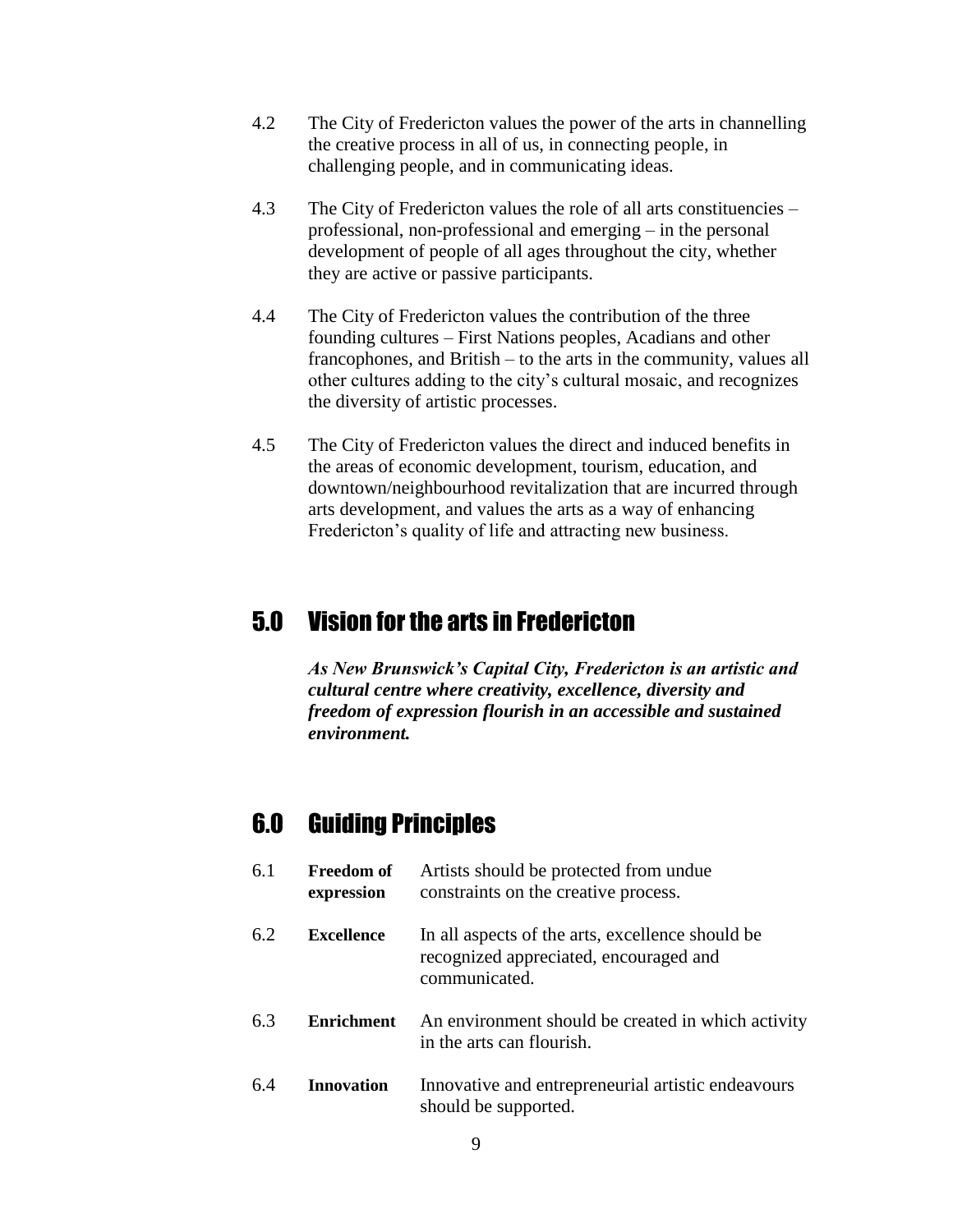- 6.5 **Accessibility** The arts should be open to all, and easily accessed and enjoyed by all.
- 6.6 **Pluralism** Participation in arts activity amongst all people, regardless of culture, language, race, gender, ability, sexual orientation or social standing should be recognized, respected and encouraged.
- 6.7 **Sustainability** Infrastructure for the purposes of creation, production, presentation, promotion and distribution should be maintained and supported.

# 7.0 Goals and strategies

## **7.1 COMMUNITY DEVELOPMENT**

*Goal:*

## **To strengthen the community through a continuous process of strategic cultural planning.**

- **Analysis** 7.1.1 Council shall conduct an economic impact study of the arts in Fredericton in support of arts development, a quality business environment, and the forging of partnerships.
	- 7.1.2 Council shall prepare and maintain an inventory of cultural space to rationalize needs and priorities for communities of interest, and for the community at large.
	- 7.1.3 Council shall work with other levels of government to collect relevant statistics, when deemed necessary, on the arts and culture within the Fredericton region in order to recognize and respond to trends in the arts and culture.
- **Development** 7.1.4 Council shall explore the creative application of planning and regulatory tools towards arts development and the development of physical space as it relates to the arts.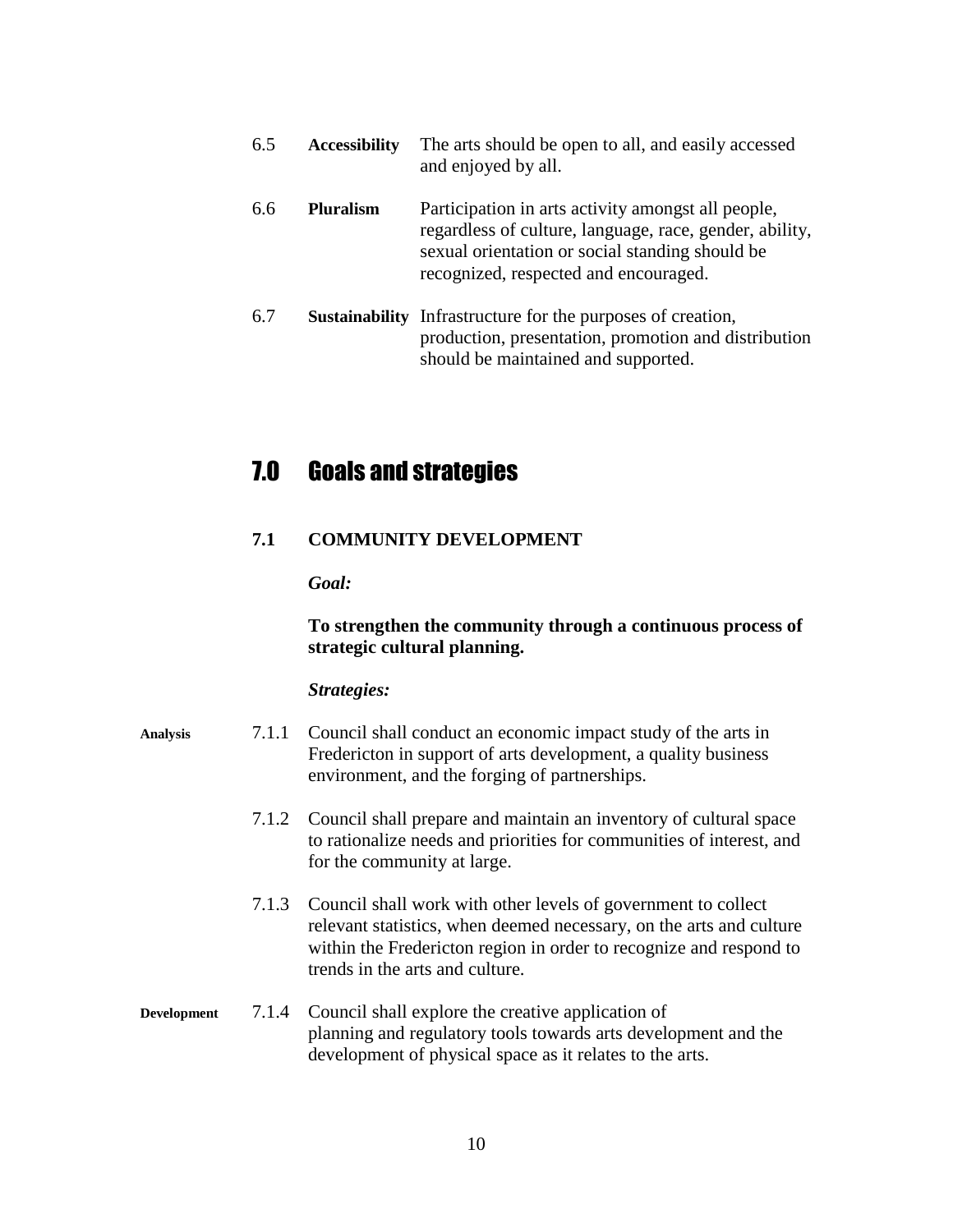- 7.1.5 Council shall continue to develop the Historic Garrison District as a "festival centre" dedicated to the profiling of Fredericton's history, culture, arts and crafts. In service to the arts community, Council shall pursue, in co-operation with other levels of government, the development of on-site amenities required for programming.
- **Partnerships** 7.1.7 Council accepts the wisdom of setting policies, and designing programs and procedures, that are compatible with those offered by others, and shall actively seek partnerships:
	- (a) with other levels of government regarding opportunities in arts development including the rationalization of cultural space, programs, funding arrangements, and production;
	- (b) with educational institutions to create shared learning opportunities and other programs or projects;
	- (c) with the business community and economic development support organizations to participate in and contribute towards the enrichment of cultural space;
	- (d) with custodians of cultural space in order to facilitate their use for performances, exhibitions and other arts events;
	- (e) with local arts organizations and arts attractions regarding opportunities for promotion and theme development, as well as tourism products of quality and authenticity;
	- (f) with community groups, including recreational groups, to create shared opportunities in the arts;
	- (g) with culturally specific communities to encourage crosscultural activity;
	- (h) with communities of professional practice, including pan-Canadian networks of municipal cultural officials, to keep abreast of best practices in cultural planning.

# **7.2 INVESTMENT**

*Goal:*

# **To enhance the economic and social well being of the community by contributing to the stability of artists and arts organizations.**

## *Strategies:*

**Funding** 7.2.1 Council shall offer financial support to non-profit arts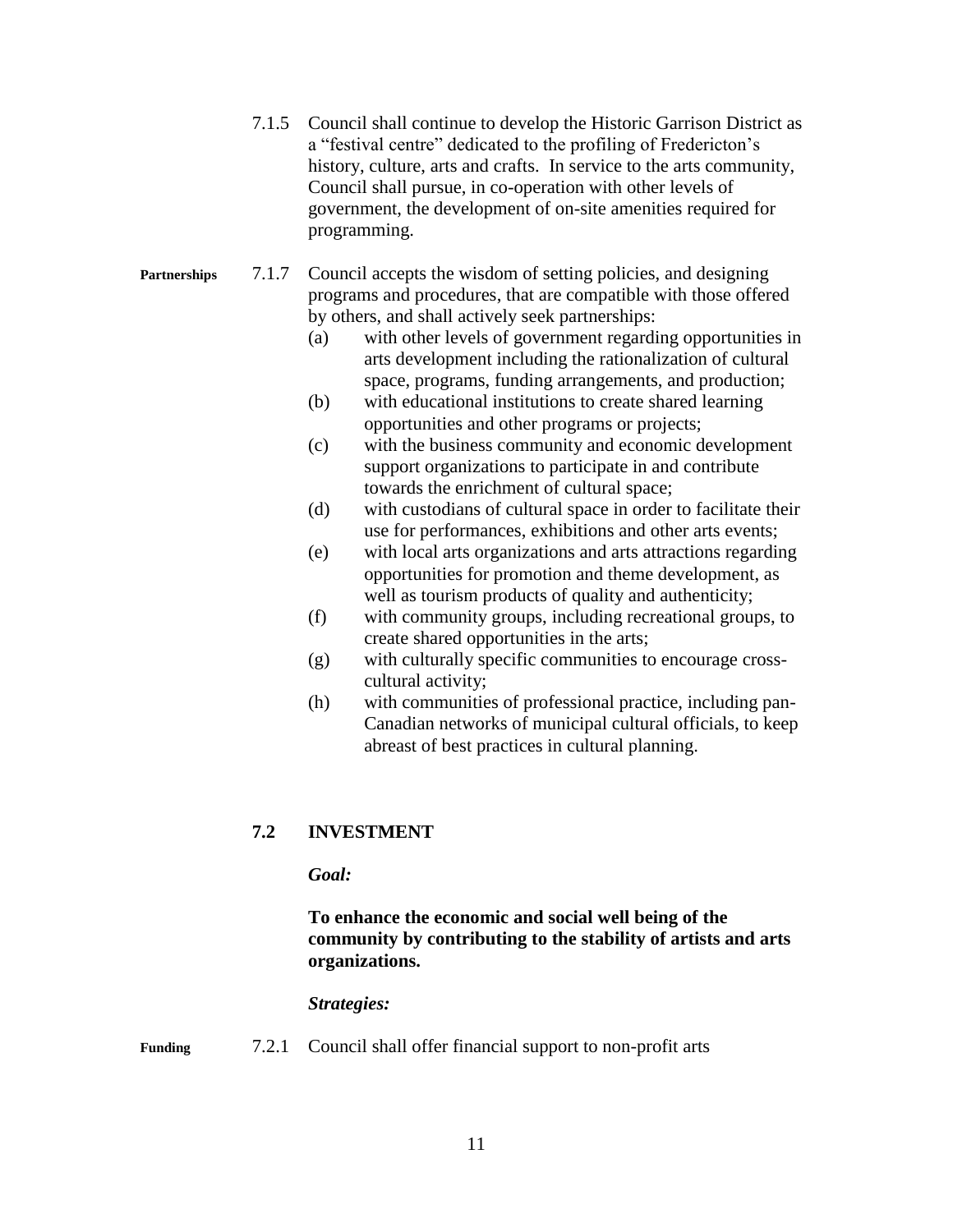organizations who wish to undertake an event, project or activity of benefit to the community, such support to be determined on an annual basis.

- 7.2.2 Council shall investigate new funding opportunities in partnership with other levels of government and the private sector.
- **Employment** 7.2.3 Council shall offer fair compensation in the employment of all professional artists and the programs they serve.
- **Facilities** 7.2.4 Council shall pursue, subject to needs analysis and feasibility, development and support of additional cultural space, including enclosed and open-air space.

## **7.3 ACCESS AND AWARENESS**

*Goal:*

## **To strengthen the visibility of the arts in the city and to integrate the arts into the everyday life of the community.**

| Art in public<br>places |       | 7.3.1 In concert with an operations plan, Council shall display or<br>present on its premises, visual, literary, performing or media art, by<br>professional, non-professional and emerging local artists. |
|-------------------------|-------|------------------------------------------------------------------------------------------------------------------------------------------------------------------------------------------------------------|
|                         |       | 7.3.2 Council shall develop and administer a policy on art in outdoor<br>public spaces under its direct administrative control.                                                                            |
|                         |       | 7.3.3 Council shall pursue mechanisms to encourage the procurement<br>and presentation of artistic work in new development, such as<br>through development agreements and/or by-laws.                      |
| <b>Donation</b>         | 7.3.4 | Where feasible and appropriate, Council shall accept the<br>donation of art for public buildings and appropriate open spaces.                                                                              |
| Civic arts              |       | 7.3.5 Council shall encourage the development of a built<br>environment of a quality commensurate with Fredericton's role as<br>a Provincial Capital by                                                    |

- (a) considering the integration of fine arts and fine crafts into public works and building projects;
- (b) recognizing, through formal means such as awards, works of architecture, landscape architecture and civic design of merit in the community.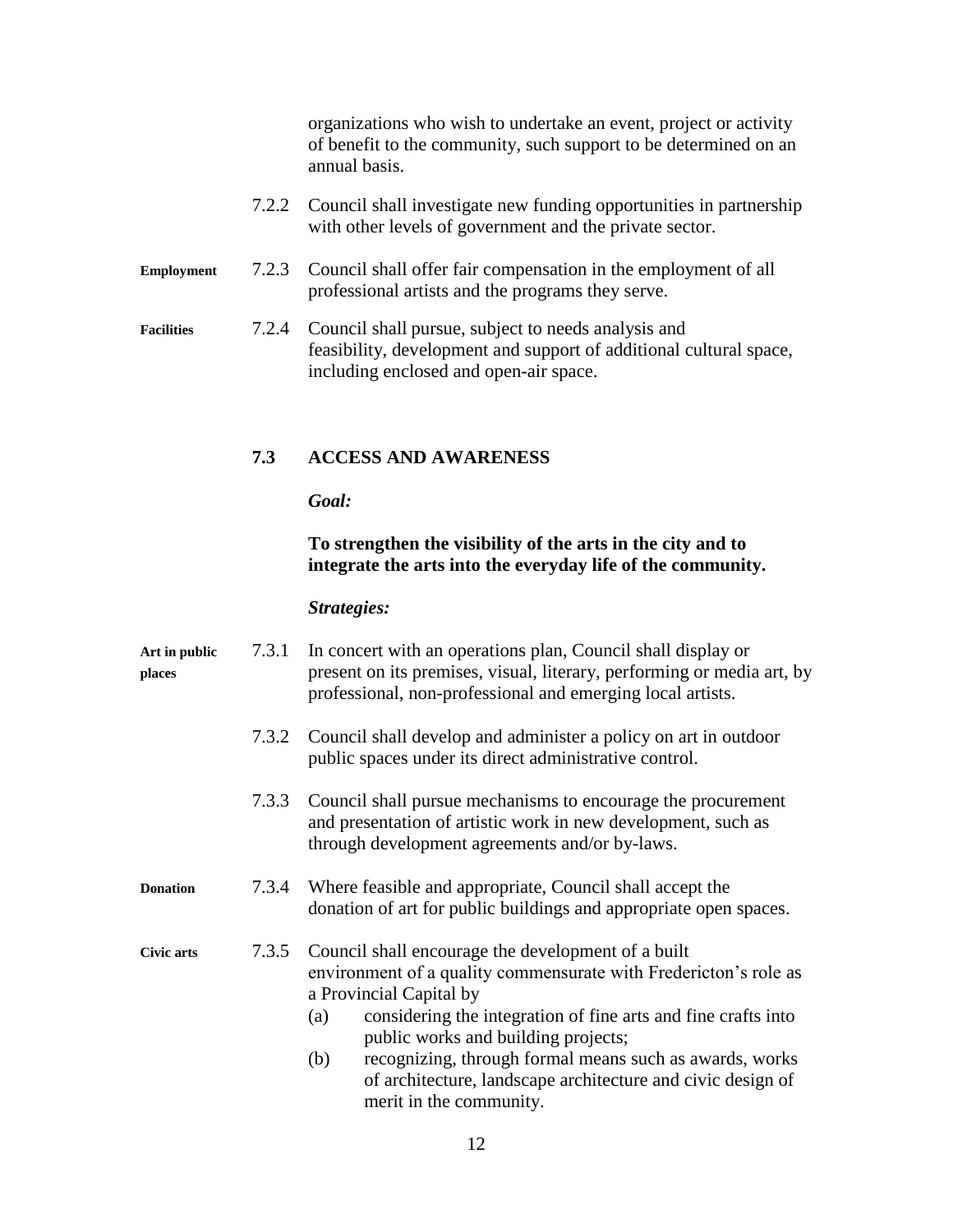- **Community** 7.3.6 Council shall develop, support and promote activities for **arts** adults, seniors and youth and encourage cross-discipline activity, such as the arts and sport/recreation, and the arts and multiculturalism.
- **Participation** 7.3.7 Council recognizes the importance of volunteers in the arts, and shall consider the appointment of artists and representatives of arts organizations on committees and task forces devoted to the City's mandate, while encouraging its employees to participate in the arts as volunteers.

## **7.4 FACILITATION**

*Goal:*

## **To strengthen the operational effectiveness of arts activity.**

| <b>Festivals/</b><br>events services | 7.4.1 | Council shall provide an effective co-ordination service for<br>festivals and events, including guidance on permits.                                                                                                                  |
|--------------------------------------|-------|---------------------------------------------------------------------------------------------------------------------------------------------------------------------------------------------------------------------------------------|
|                                      | 7.4.3 | Council shall pursue support for shared information/retail space for<br>operators of festivals and events.                                                                                                                            |
| In-kind<br>services                  | 7.4.4 | Council shall provide a flexible package of services in kind (road<br>closures, picnic tables, fencing, etc.) for festivals, events and other<br>outdoor arts functions, and shall provide a user guide to service<br>needs.          |
| <b>Film</b><br>production            | 7.4.5 | Council shall accommodate location film production where<br>and when feasible.                                                                                                                                                        |
| <b>Tourism</b><br>services           | 7.4.6 | Council shall actively promote the City of Fredericton as a<br>cultural destination in co-operation with other levels of<br>government, and shall, where feasible and appropriate, promote the<br>arts within its tourism literature. |
|                                      | 7.4.7 | Council shall provide assistance toward development of authentic<br>tourism products associated with the arts and culture, in co-<br>operation with the arts constituency.                                                            |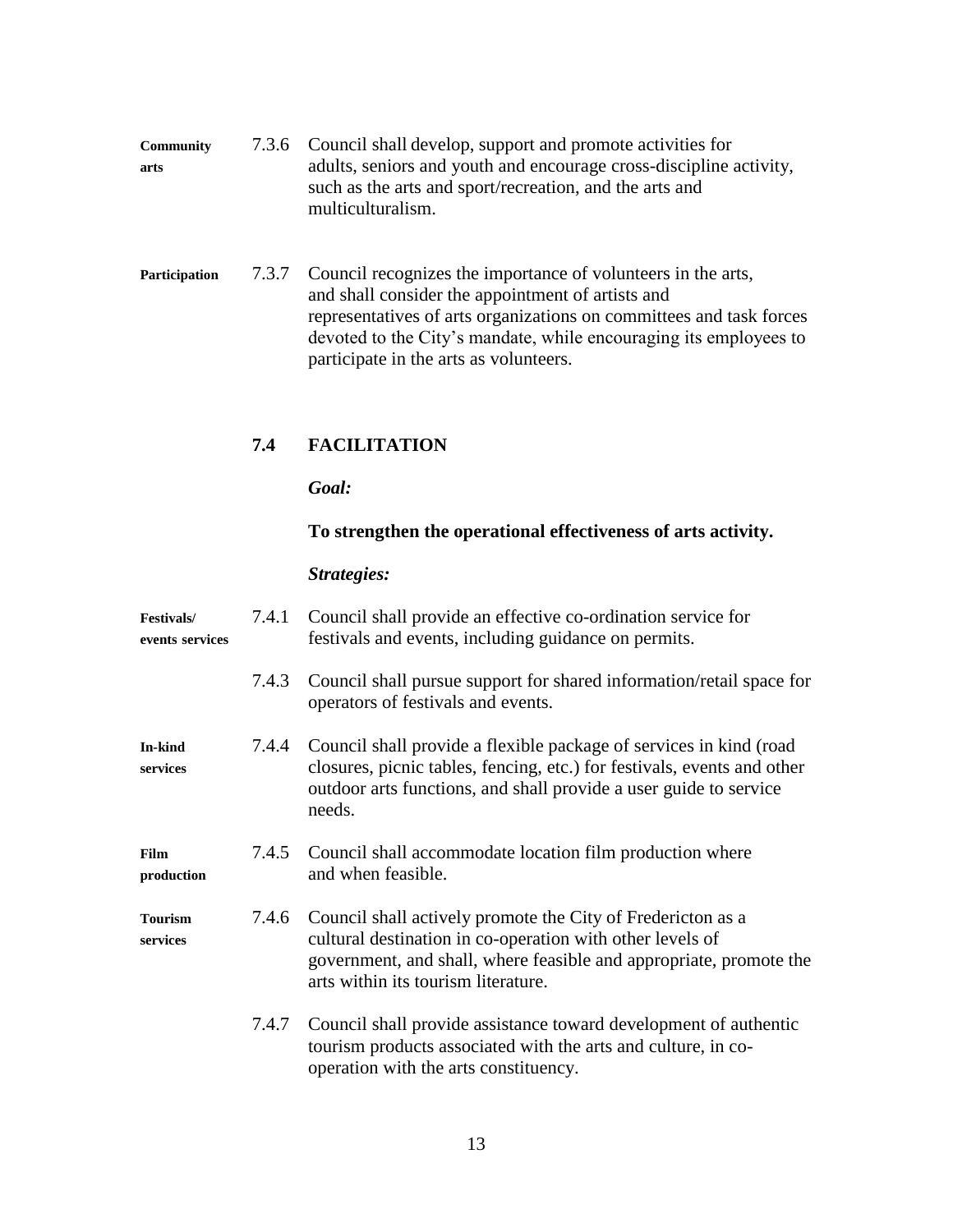**Communication** 7.4.8 Council shall make provision for accessible, accurate and **and promotion** time-sensitive information and promotions of arts and **services** arts activities to the benefit of residents, visitors and arts organizations.

#### **7.5 GOVERNANCE**

*Goal:* 

## **To provide an efficient and effective administrative structure to serve the communities of interest in the arts and culture.**

- **Arts Advisory** 7.5.1 Council shall appoint, in consultation with the arts community, a **Committee** committee of stakeholders, including professionals in the arts, to advise on matters affecting arts development within the municipality, including but not limited to art in public places, donations of art, exhibitions within City spaces, participation of youth, seniors and other groups, and financial investment. The Arts Advisory Committee shall report to the community on the implementation of strategies identified in the policy as well as to allow for discussion of issues.
- **Dedicated staff** 7.5.2 Council shall dedicate staff to advance the values associated with the arts in the municipality, co-ordinate policy implementation, provide assistance to volunteers and professionals in the arts, seek out business and partnership opportunities, and ensure a smooth flow of information between city departments.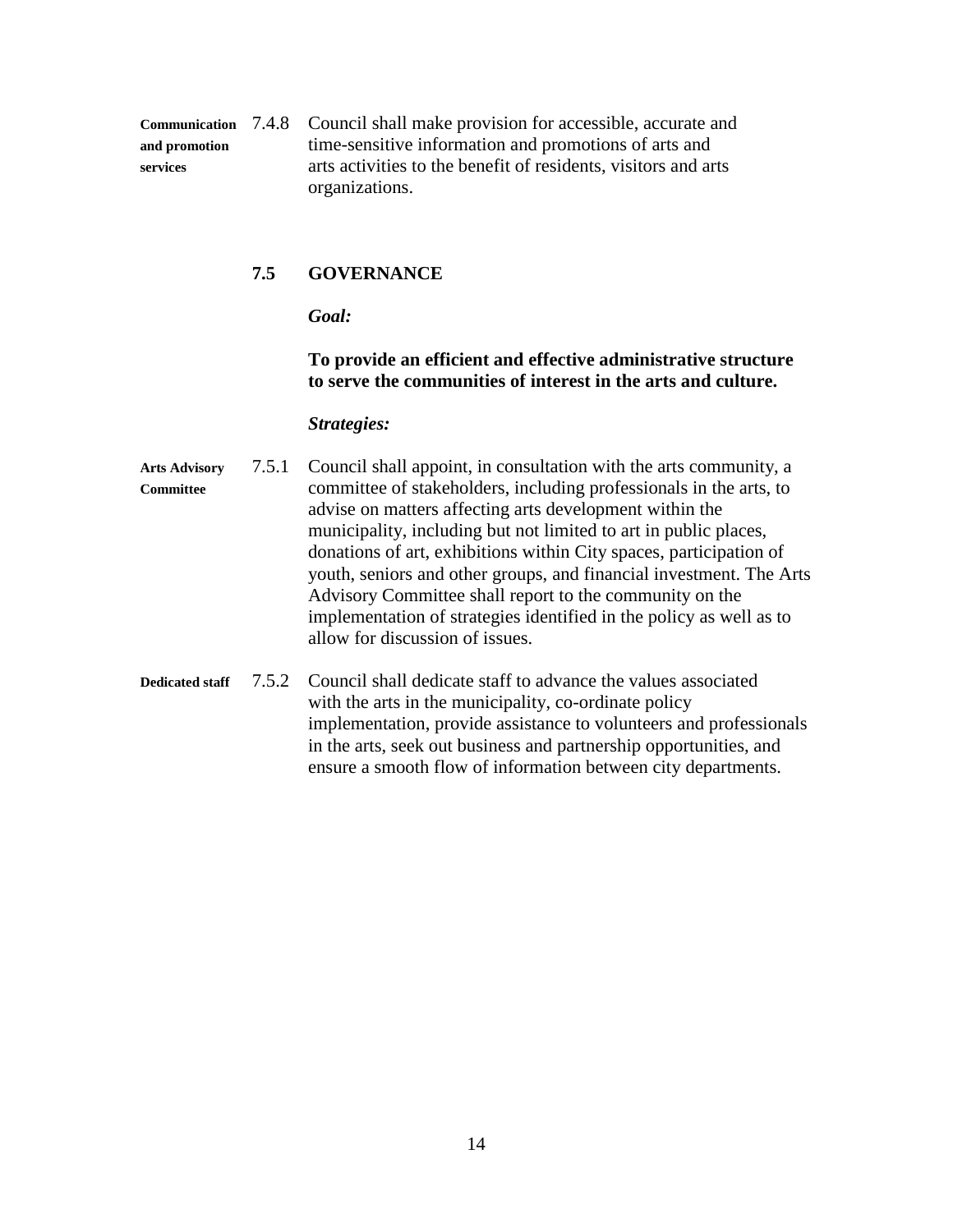# III. Appendices

# **(i) Arts Policy Working Group members**

#### *Co-chairs*

**Ross Leckie,** Director, Creative Writing, Department of English, University of New Brunswick; Editor, *The Fiddlehead*; Fredericton Arts Alliance

**Laurie Glenn,** Head, Programming and Communications, The Beaverbrook Art **Gallery** 

#### *Members*

**Bernadine Perley**, artist, representing the Aboriginal arts community

**Tony Merzetti**, Co-ordinator, New Brunswick Filmmakers' Co-operative

**Trudy Gallagher**, artist and craftsperson, "Bejewel"

**Janice Wright-Cheney**, visual artist, instructor, New Brunswick College of Craft and Design

**Ilkay Silk**, Drama Co-ordinator, St. Thomas University

**Melissa Durling**, General Manager, Harvest Jazz and Blues Festival

**Christian Whalen**, New Brunswick Arts Board; *Jeunesses Musicales*

**Andy Belyea**, downtown Fredericton businessperson, "Joy of Framing"

## *Fredericton City Council* **Deputy Mayor Walter Brown**

#### *Staff*

**Bill DeGrace**, Development Services Department, Heritage and Cultural Affairs Division, project co-ordinator

**Colleen Hanna**, Community Services Department, Recreation Division

**Dave Seabrook**, Development Services Department, Tourism Division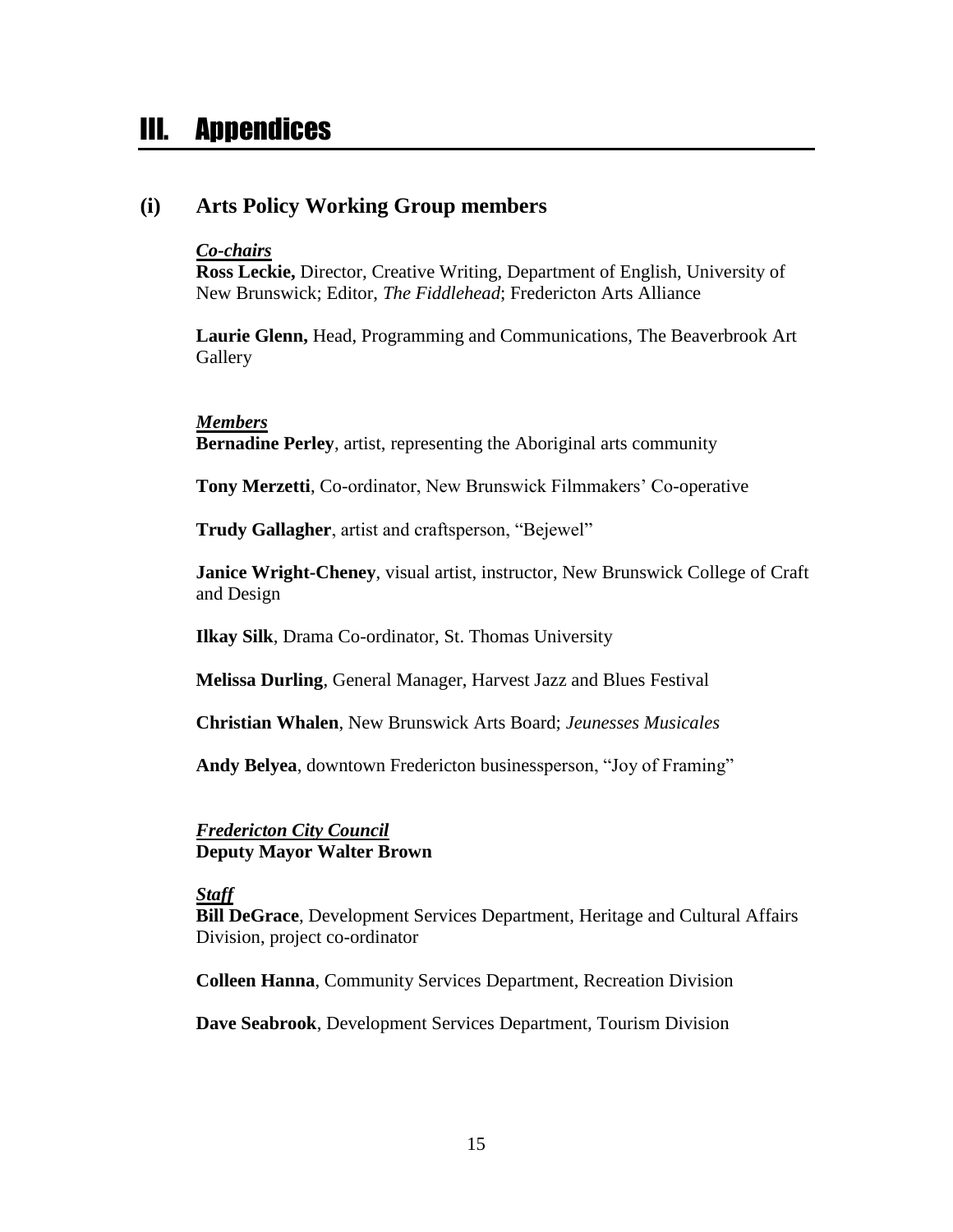# **(ii) Public consultation findings**

The following summarizes the findings from the public consultation series held early in 2002, as well as from submitted briefs:

- (a) *Awareness of the value of the arts* Respondents commented on the need for decision-makers to appreciate the contribution of the arts to the quality of life, and that such quality yields economic benefits. Some people felt that there is still too much of a "divide" between the artists and the community, and that the City has a role in promotion and outreach, if not education, in order to erase the apparent impression of a "closed" arts community. Awareness of the value of the arts was also seen as something that should extend to all City departments, so that they embrace these concepts in their own operations.
- (b) *Excellence, authenticity and professionalism* Many respondents wanted to ensure that any policy recognizes artists as professionals, and that professionals should be included in advisory committees and consulted on cultural products and programs to be offered by the City. Given that excellence ensures long-term sustainability, it was felt that any "product" developed, such as a cultural tourism product, be of a quality and authenticity that respects artistic merit. On the other hand, some respondents countered that "populism", meaning popular arts and entertainment, and community (non-professional) arts endeavours, are needed to engage the full community.
- (c) *Facilities*  Several respondents felt that the City's record of investment in cultural facilities has only recently been improved with the purchase of the Playhouse, and that more could be done, whether in terms of capital contributions or rent subsidies for artists or arts organizations. Three types of facilities were identified: an artist-run centre, a multipurpose arts venue, and open-air facilities in parks and open spaces. Particular attention was given to current efforts on the part of the Fredericton Arts Alliance to convert the Charlotte Street School into an Arts and Learning Centre managed by the arts constituency. They pointed to the capabilities of such a centre for education and outreach, as well as its potential role in neighbourhood revitalization.
- (d) *Arts and the built environment* Several respondents commented that the arts and culture are inseparable from the built environment. An artistically rich city, they said, cannot also be one that is devoid of buildings that are aesthetically pleasing, and the comment was made that the architectural quality of buildings in the downtown has declined in recent years. A related theme was the request to have more art in public places, including a percentage of construction budgets given over to public art, as occurs in other cities.